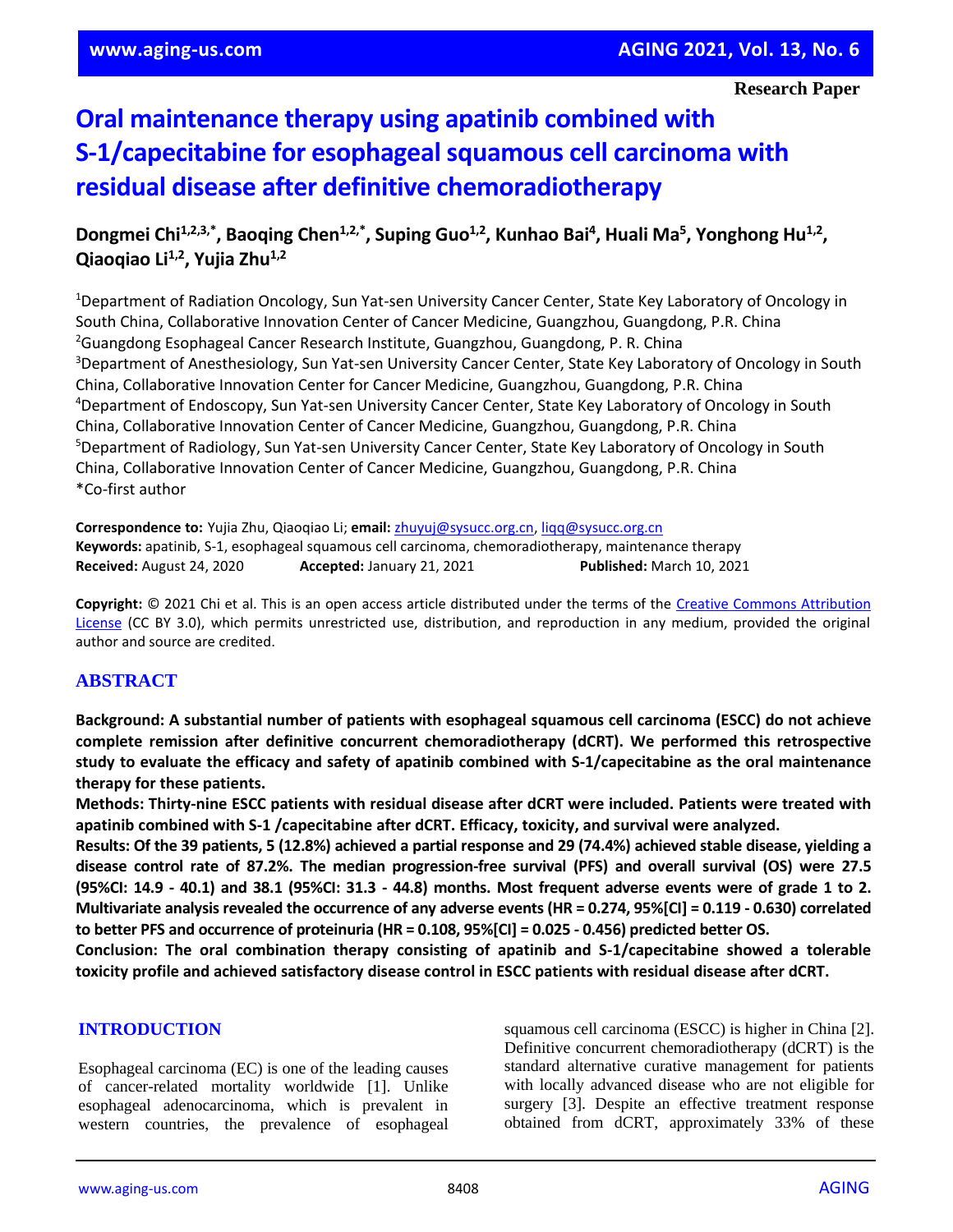patients may have the residual disease and develop recurrent disease within a year after complete remission [4, 5]. There is a lack of consensus on the standard therapeutic strategy for those with post-dCRT residual lesions. Indeed, local treatment with systemic chemotherapy remains the second-line therapy once progression is confirmed in most residual or recurrent cases [6]. However, increased incidence of toxicities associated with intravenous chemotherapy and inconvenience to patients has led to unsatisfactory treatment compliance and interruption of therapy. Compared to the intravenous route, an oral chemotherapeutic regimen may present lower toxicity and therefore, could be a feasible approach for maintenance therapy in patients with post-dCRT residual lesions.

An oral combination of tegafur, gimeracil, and oteracil potassium, named S-1, has been widely used in treating multiple types of cancers, especially in Japan. Upon internalization into cells, S-1 is converted into fluorouracil and shares similar anticancer properties as intravenous 5-Fu [7, 8]. Capecitabine is a fluoropyrimidine that enzymatically converts to 5-Fu by thymidine phosphorylase in tumor tissues, when the drug is administered orally, and has been approved to replace 5-Fu for the treatment of advanced esophagogastric cancer [9]. Since 5-Fu is one of the standard chemotherapeutics for ESCC, S-1 or capecitabine may potentially substitute 5-Fu in ESCC patients who cannot tolerate or refuse intravenous chemotherapy. In fact, patients with unresectable and recurrent ESCC achieved a promising response and showed minimum safety concerns with S-1/capecitabine monotherapy after failing first-line standard treatment [10]. These findings were confirmed in prospective studies that demonstrated the feasibility of S-1/ capecitabine combined with definitive radiation for treating ESCC [11].

Angiogenesis is one of the pivotal cancer hallmarks that promotes cancer growth and metastasis, including esophageal carcinoma, and is a target of biologicals such as bevacizumab, which blocks the vascular endothelial growth factor, VEGF, and drugs such as the multireceptor tyrosine kinase inhibitors (TKIs) that target the VEGF receptor, VEGFR. Apatinib, one of several oral TKIs that has demonstrated high selectivity for VEGFR-2, and was given approval by the Chinese FDA in 2014 as one of the later-line treatments for gastric cancer [12]. Though the efficacy and safety of apatinib were demonstrated in a retrospective study of advanced ESCC patients who failed prior treatment [13], mono antiangiogenic approaches have not been very successful in tumor control. Nevertheless, studies have now shown that a combination of anti-angiogenic drugs and

chemotherapy may be beneficial [14]. For instance, Zhao et al. reported that a combination of apatinib and S-1 was effective and safe as a second-line treatment for advanced ESCC patients [15]. Based on these findings, we performed this retrospective analysis to evaluate the safety and efficacy of a combination therapy consisting of apatinib, and S-1/capecitabine as the oral maintenance therapy for ESCC patients with post-dCRT residual lesions.

## **RESULTS**

## **Baseline clinical characteristics**

Between December 2016 and December 2019, a total of 39 eligible ESCC patients were enrolled in this study. Patient demographics and tumor characteristics are listed in Table 1. The median age of patients was 61 years (range, 44 - 75), and 34 (87.2%) were male and five (12.8%) female. Patients were diagnosed with ESCC stage II (6; 15.4%) and stage III (33; 84.6%) and completed at least one concurrent chemotherapy cycle with single-agent (18%), Taxol and platinum (TP) (20.5%), or platinum and fluorouracil (PF) (61.5%). The median radiation (RT) dose was 60 Gy (range, 50.4 – 64) and 20 (51.3%) patients received RT at  $\geq$ 60Gy. After the completion of dCRT, 14 (35.9%) patients had stable disease (SD) and the remaining 25 (64.1%) achieved partial remission (PR). Seven patients were confirmed with fistula after dCRT. Primary esophageal residual disease was reported in 12 (30.7%) patients, 13 (33.3%) only had regional lymph nodes residual disease, and 14 (35.9%) had the residual disease at both sites. Ten of 39 patients were confirmed with the residual disease by biopsy pathology.

## **Response to treatment**

The treatment regimens and patient response are listed in Table 2. Nineteen (48.7%) patients received sequential therapy regiments, which include S1/capecitabine given alone at first 1-2 cycles followed by dual therapy consisting of S1/capecitabine and apatinib for the remaining treatment cycles until disease progression or intolerable toxicities. S1/capecitabine combined with apatinib on treatment initiation was administered to 20 (51.3%) patients. S-1 was replaced with capecitabine once during the treatment course in seven (17.9%) patients. The median number of the treatment cycle is 12 (2- 31). Among those 39 patients, five patients refused the continuation of the regimen due to the intolerance of toxicities before the confirmed progression of the tumor. At the last follow-up, 15 patients are still in continuation of this maintenance treatment. None of the patients achieved complete remission (CR), while five (12.8%) achieved PR. The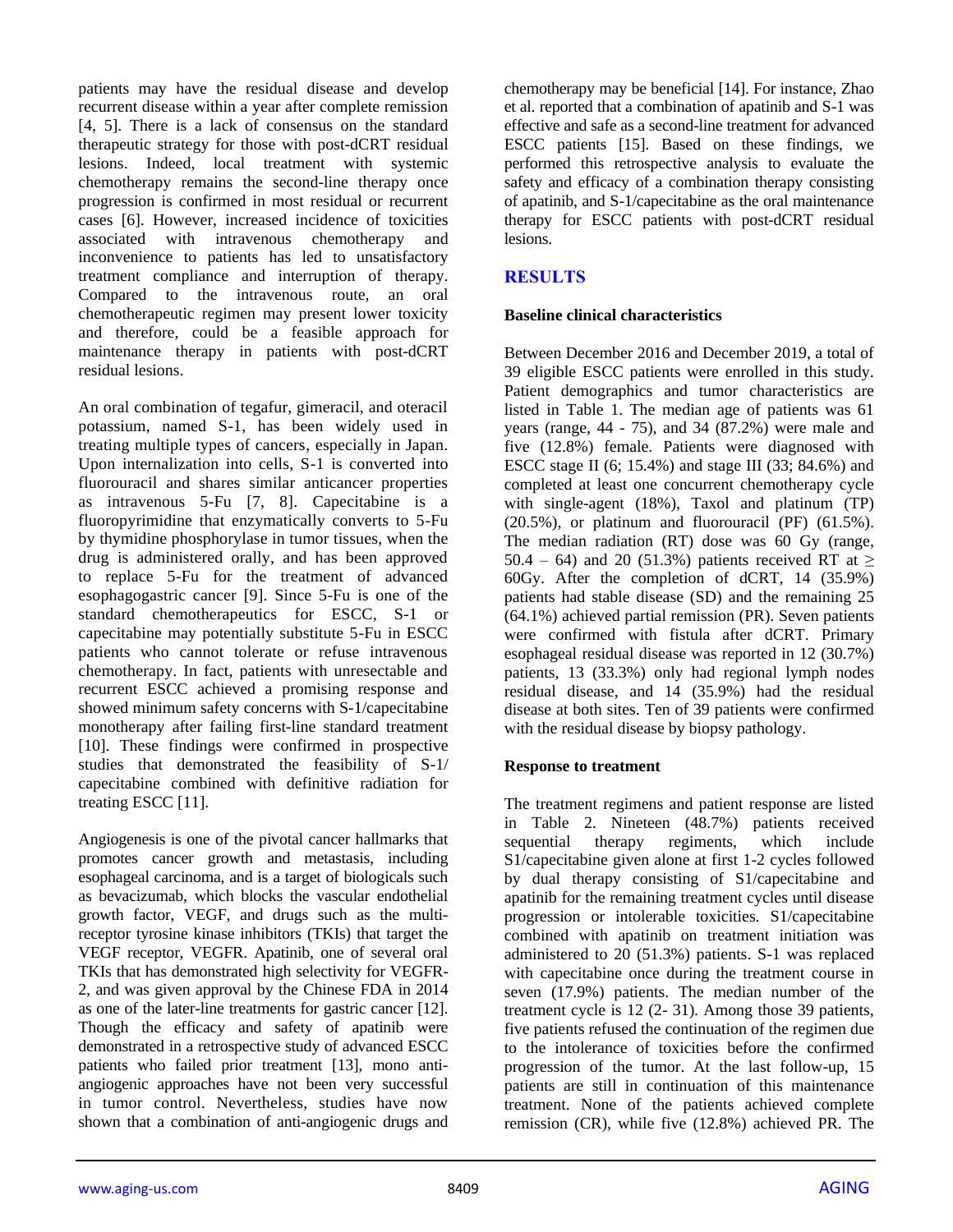|  | Table 1. Clinical characteristics. |
|--|------------------------------------|
|--|------------------------------------|

| <b>Characteristics</b>                            | Patients No. (%) |
|---------------------------------------------------|------------------|
| Age (years)                                       |                  |
| Median(Range)                                     | $61(44-75)$      |
| >60                                               | 20(51.3)         |
| $\leq 60$                                         | 19(48.7)         |
| Gender                                            |                  |
| Male                                              | 34(87.2)         |
| Female                                            | 5(12.8)          |
| <b>Tumor location</b>                             |                  |
| Cervical                                          | 6(15.4)          |
| Upper                                             | 9(23.1)          |
| Middle                                            | 13(33.3)         |
| Lower                                             | 9(23.1)          |
| Multiple                                          | 2(5.1)           |
| Length (cm)                                       |                  |
| $< 5$                                             | 16(41.0)         |
| $\geq$ 5                                          | 23(59.0)         |
| <b>TNM</b> stage                                  |                  |
| П                                                 | 6(15.4)          |
| III                                               | 33(84.6)         |
| <b>Concurrent Chemotherapy</b>                    |                  |
| Single-agent                                      | 7(18)            |
| <b>TP</b>                                         | 8(20.5)          |
| PF                                                | 24(61.5)         |
| <b>Radiation Dose (Gy)</b>                        |                  |
| Median(Range)                                     | $60(50.4-64)$    |
| < 60                                              | 19(48.7)         |
| $\geq 60$                                         | 20(51.3)         |
| <b>Response after dCRT</b>                        |                  |
| PR                                                | 25(64.1)         |
| <b>SD</b>                                         | 14(35.9)         |
| <b>Combined with fistula</b>                      |                  |
| Yes                                               | 7(17.9)          |
| No                                                | 32(82.1)         |
| <b>Residual disease sites</b>                     |                  |
| Primary lesion only                               | 12(30.7)         |
| Regional lymph nodes only                         | 13(33.3)         |
| Primary lesion combined with Regional lymph nodes | 14(35.9)         |
| Pathological residual disease                     |                  |
| Yes                                               | 10(25.6)         |
| No                                                | 29(74.4)         |

overall response rate (ORR) was 12.8% (5/39). Twentynine (29/39, 74.4%) patients achieved SD, and five (5/39, 12.8%) had progressive disease (PD), yielding a disease control rate (DCR) of 87.2%.

#### **Toxicity**

Table 3 shows the toxicity associated with treatment in the cohort. Most were grade 1 to 2 in severity and

overlapped with apatinib's toxicity spectrum. Of the 13 patients who developed secondary hypertension, 10 (25.6%) presented with grade 1 and 2, and three (7.7%) with grade 3. The second common adverse event was proteinuria, with one (2.6%) patient showing grade 4 toxicity, which disappeared rapidly after discontinuing apatinib. One (2.6%) patient presented with the hand-foot syndrome of grade 3 severity. Thus, a total of five (12.8%) patients presented with grade 3 to 4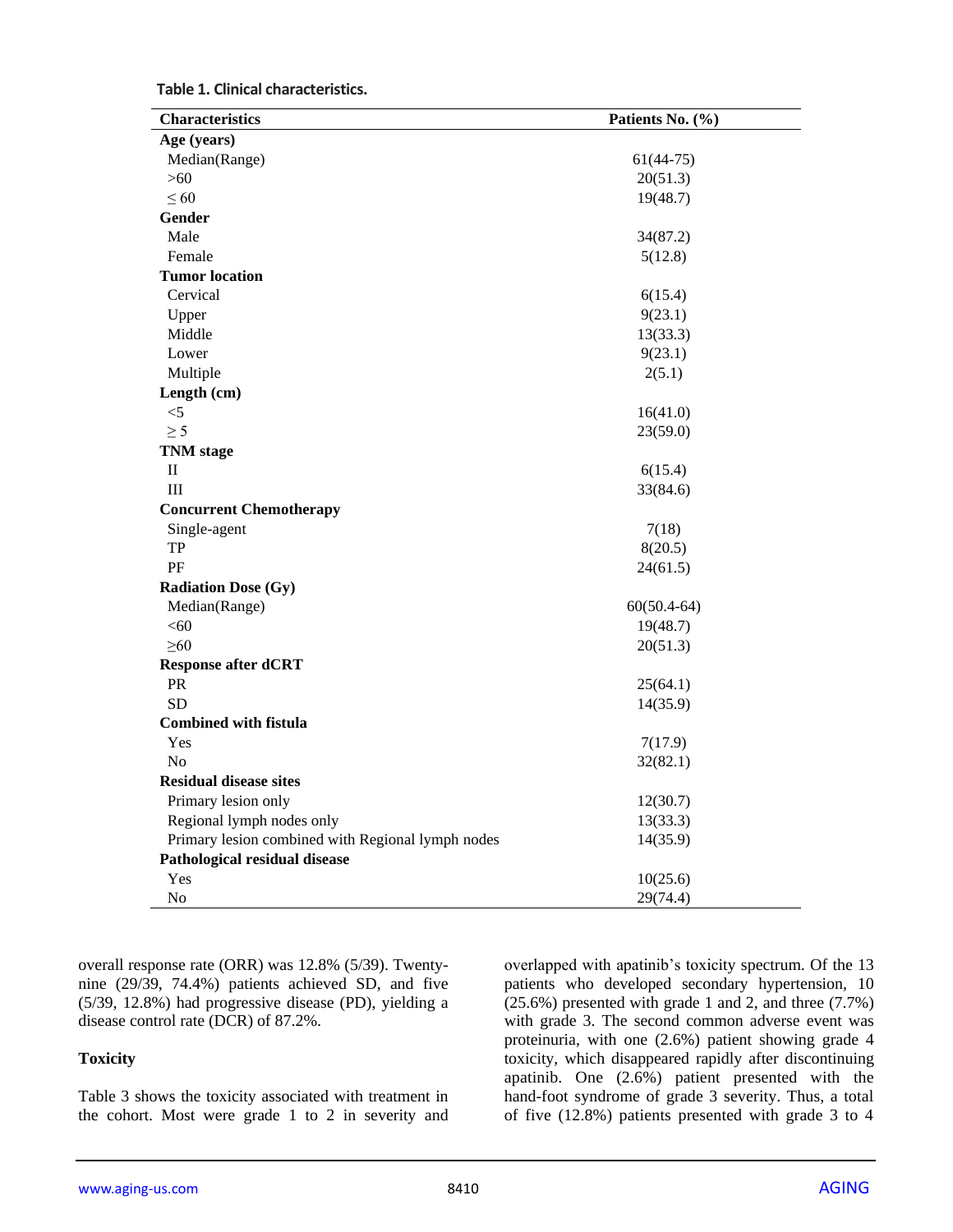| <b>Maintenance therapy</b>                                                  | $N(\%)$    |
|-----------------------------------------------------------------------------|------------|
| S1/capecitabine alone followed by S1/capecitabine<br>combined with Apatinib | 19(48.7)   |
| S1/capecitabine concurrent with Apatinib                                    | 20(51.3)   |
| No. of cycles                                                               |            |
| Median(Range)                                                               | $12(2-31)$ |
| <b>Treatment response</b>                                                   |            |
| <b>PR</b>                                                                   | 5(12.8)    |
| <b>SD</b>                                                                   | 29(74.4)   |
| <b>PD</b>                                                                   | 5(12.8)    |

#### **Table 2. Treatment and response.**

**Table 3. Treatment-related toxicity.**

|                        | Grade 1  | Grade 2 | Grade 3  | <b>Grade 4</b> |
|------------------------|----------|---------|----------|----------------|
| Non-Hematological      |          |         |          |                |
| Secondary hypertension | 4(10.2)  | 6(15.4) | 3(7.7)   | 0(0)           |
| Proteinuria            | 10(25.6) | 1(2.6)  | 0(0)     | 1(2.6)         |
| Hand-foot syndrome     | 7(17.9)  | 3(7.7)  | 1(2.6)   | 0              |
| Fatigue                | 4(10.3)  | 2(5.1)  | 0        | $\Omega$       |
| Liver enzyme elevation | 6(15.4)  | 0       | 0        | 0              |
| Bleeding               | 2(5.1)   | 0       | 0        | 0              |
| <b>Hoarseness</b>      | 1(2.6)   | 0       | 0        | 0              |
| Diarrhea               | 1(2.6)   | 0       | 0        | 0              |
| Hematological          |          |         |          |                |
| Anemia                 | 8(20.5)  | 0       | $\Omega$ | $\Omega$       |
| Leukocytopenia         | 2(5.1)   | 1(2.6)  | 0        | 0              |
| Thrombocytopenia       | 3(7.7)   | 0       | 0        | 0              |

Acute toxicity was evaluated according to the Common Terminology Criteria for Adverse Events version 3.0 (CTCAE 3.0).

non-hematological toxicity, and none with hematological toxicity. Other adverse events including fatigue, liver enzyme elevation, bleeding, hoarseness, and diarrhea, as well as anemia (8; 20.5%), leukocytopenia (3; 7.7%), and thrombocytopenia (3; 7.7%) were of grade 1 and 2 severity. No treatment-related hemorrhage or hemoptysis was found.

#### **Survival**

At the time of the last follow-up, 19 patients survived from the disease, while 20 died of tumor recurrence or metastases. The median PFS and OS of the whole cohort were 27.5 (95%CI: 14.9-40.1) and 38.1 (95%CI: 31.3-44.8) months, respectively. The Kaplan–Meier curves showed 1- and 3-year PFS rates of 82.1% and 32.3%, respectively. The OS rates at 1-, 3-, and 5-years of all enrolled patients were 89.7%, 56.5%, and 28.3%, respectively (Figure 1).

Univariate analysis showed a significant correlation between poor PFS and variables including SD after dCRT, combination of fistula, no adverse event, no absence of secondary hypertension or hand-foot syndrome  $(p<0.05)$ . Upon inclusion of these variables in the Cox multivariate regression model, the multivariate analysis showed response after dCRT  $(HR = 3.663, 95\% [CI] = 1.560 - 8.599)$ , combination of fistula (HR =  $5.799$ ,  $95\%$ [CI] = 2.247-14.961), adverse events (HR =  $0.274$ ,  $95\%$ [CI] =  $0.119$  -0.630), to be independent predictors of PFS in the whole cohort (Figure 2A–2C) (Table 4). Further, multivariate analysis showed SD after dCRT (HR= 5.858, 95%[CI]= 2.082-16.488), combination of fistula (HR= 10.193,  $95\%$ [CI]= 3.291 - 31.568), and no absence of proteinuria  $(HR= 0.108, 95\% [CI]=$ 0.025 - 0.456), predicted worse prognosis in OS (Figure 2D, 2E) (Table 5). No significant betweengroup difference was found upon treatment with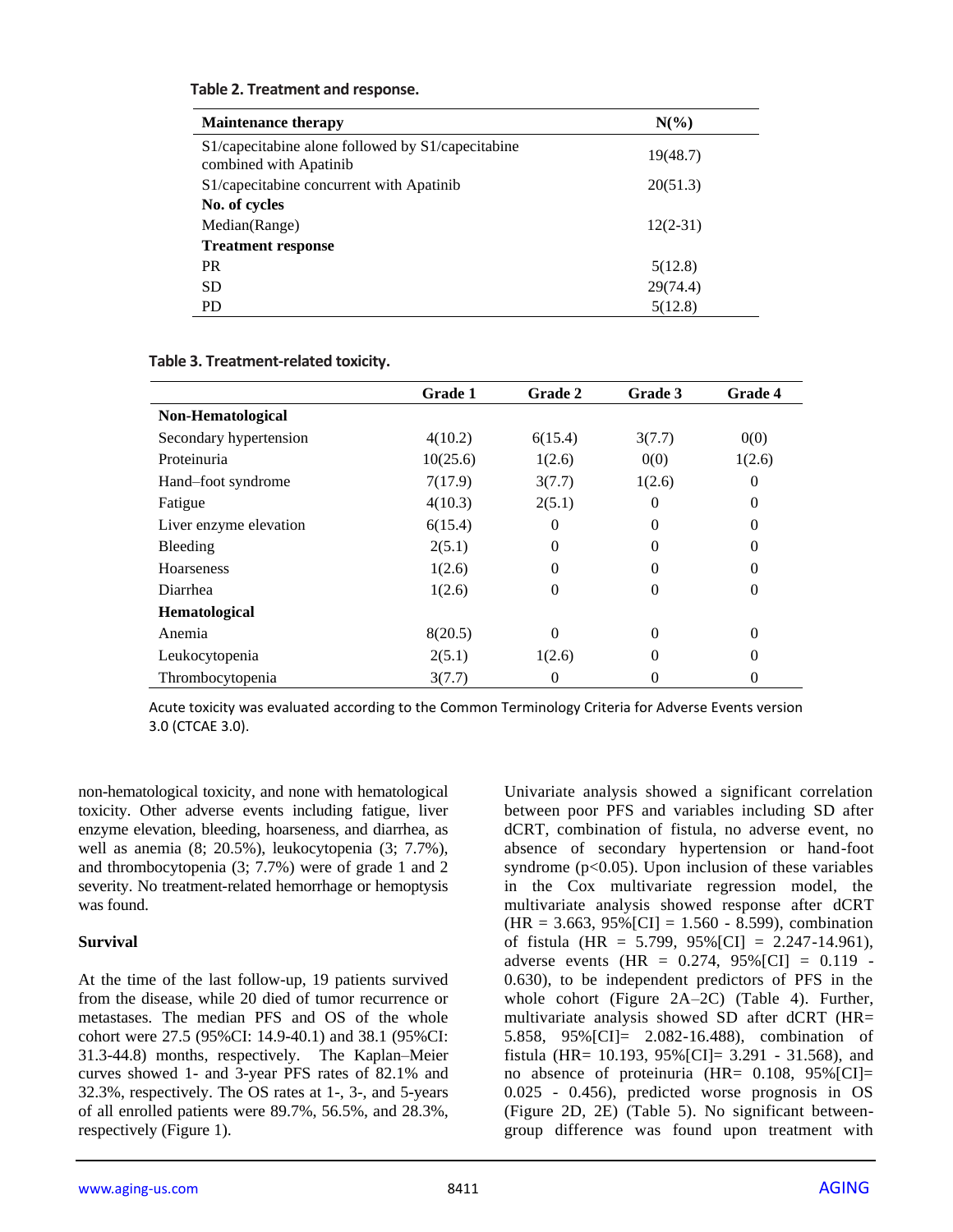S1/capecitabine followed by apatinib and concurrent treatment with apatinib.

#### **DISCUSSION**

Despite dCRT being a common curative approach for unresectable locally advanced ESCC, only 15-53% of treated patients will achieve CR upon completion of dCRT [16, 17]. Survival of patients with the clinical non-CR disease after initial CRT was substantially poor compared to those with CR [18]. Recent data shows an overall 3-year PFS of around 45% in ESCC patients who received dCRT indicating that over half of treated patients will develop recurrent disease within three years [19]. Patients with clinical non-CR disease account for a major portion of recurrence cases, suggesting that early control of the persistent disease may lead to survival benefits [20]. However, improved survival achieved through consolidated chemotherapy in ESCC patients after dCRT remains controversial,



**Figure 1. The PFS (Left) and OS (Right) of the whole cohort.**



**Figure 2.** PFS of patients (**A**) with CR+PR vs SD after dCRT, (**B**) with vs without fistula, and (**C**) with vs without any adverse event; OS of patients with (**D**) CR+PR vs SD after dCRT, (**E**) with vs without fistula, and (**F**) with vs without proteinuria.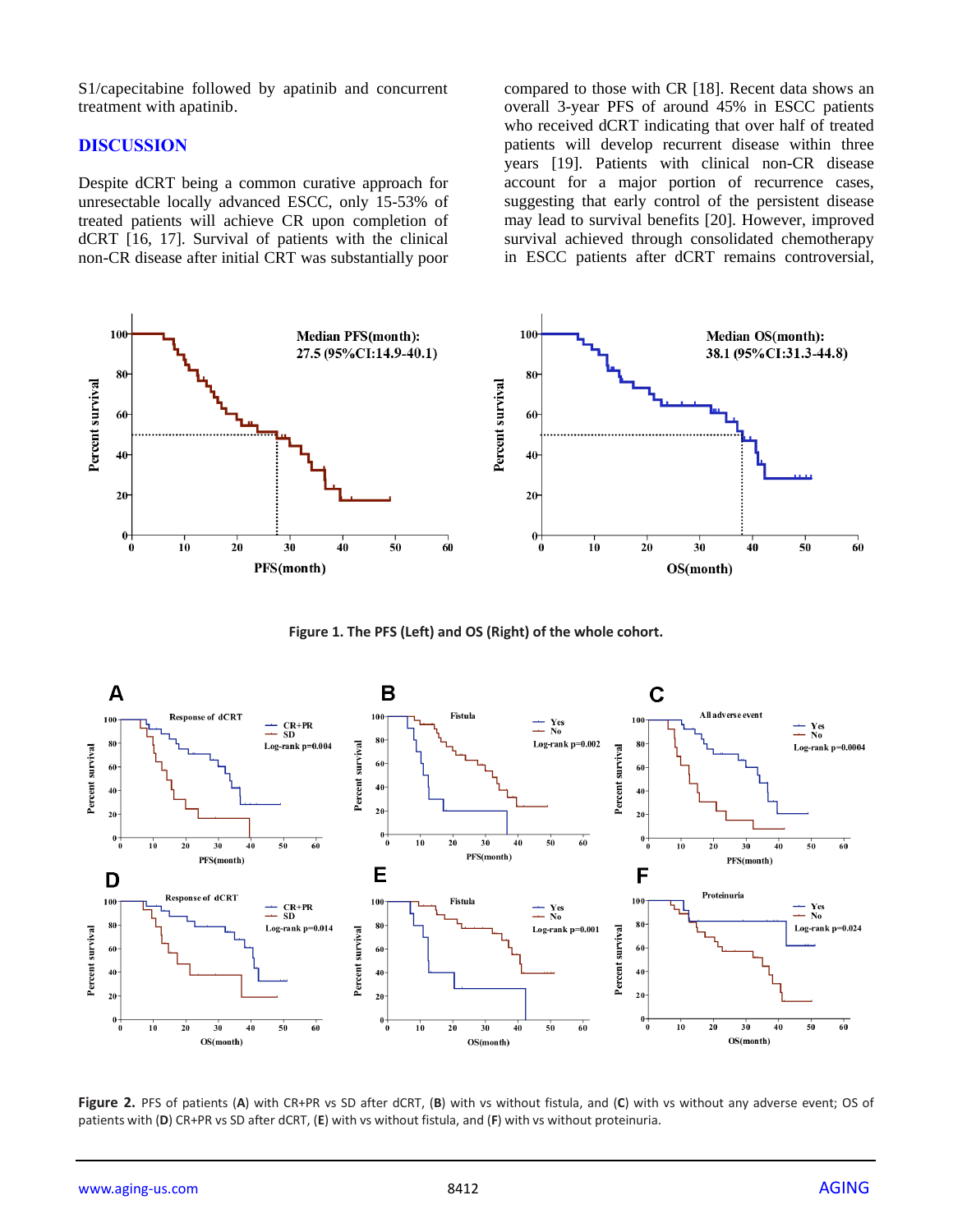#### **Table 4. Univariate and multivariate analysis of PFS.**

|                                                                     | univariate analysis    |          | multivariate analysis |                               |         |
|---------------------------------------------------------------------|------------------------|----------|-----------------------|-------------------------------|---------|
| <b>Variables</b>                                                    | <b>HR(95% CI)</b>      | p value  | log-rank p            | <b>HR(95% CI)</b>             | P value |
| Gender (male vs female)                                             | $0.577(0.169-1.965)$   | 0.379    | 0.373                 |                               |         |
| Age( $<60$ vs $\geq 60$ )                                           | $0.905(0.417-1.963)$   | 0.8      | 0.8                   |                               |         |
| Length( $<$ 5 vs $\geq$ 5cm)                                        | $1.752(0.758 - 4.051)$ | 0.19     | 0.184                 |                               |         |
| TNM stage (II vs III)                                               | 2.824(0.664-12.003)    | 0.16     | 0.142                 |                               |         |
| Concurrent Chemotherapy regimens                                    |                        |          |                       |                               |         |
| Single reagent                                                      | Reference              | 0.105    | 0.086                 |                               |         |
| <b>TP</b>                                                           | $0.330(0.097 - 1.130)$ | 0.077    |                       |                               |         |
| PF                                                                  | $0.356(0.130 - 0.977)$ | 0.045    |                       |                               |         |
| Radiation dose ( $\leq 60$ vs >60Gy)                                | $0.596(0.249 - 1.425)$ | 0.244    | 0.239                 |                               |         |
| Response (PR vs SD)                                                 | $3.221(1.448 - 7.165)$ | $0.004*$ | $0.003*$              | $3.663(1.560 - 8.599)$ 0.003* |         |
| Residual disease sites                                              |                        |          |                       |                               |         |
| Primary lesion only                                                 | reference              | 0.779    | 0.778                 |                               |         |
| Regional lymph nodes only                                           | $0.702(0.251 - 1.966)$ | 0.501    |                       |                               |         |
| Primary lesion combined with                                        | $0.898(0.340 - 2.367)$ | 0.827    |                       |                               |         |
| Regional lymph nodes                                                |                        |          |                       |                               |         |
| Pathological residual disease (Yes<br>vs No)                        | 2.061(0.939-4.524)     | 0.071    |                       |                               |         |
| Fistula (Yes vs No)                                                 | 4.149(1.766-9.749)     | $0.001*$ | $0.0004*$             | 5.799(2.247-14.961) 0.0003*   |         |
| S1/capecitabine followed by<br>apatinib vs concurrent with apatinib | 2.887(0.850-4.191)     | 0.119    | 0.113                 |                               |         |
| side effects related                                                |                        |          |                       |                               |         |
| Overall side effects (No vs Yes)                                    | $0.294(0.134-0.644)$   | $0.002*$ | $0.001*$              | $0.274(0.119 - 0.630) 0.002*$ |         |
| Secondary hypertension (No vs Yes)                                  | $0.335(0.133 - 0.846)$ | $0.021*$ | $0.015*$              |                               |         |
| Proteinuria (No vs Yes)                                             | $0.425(0.167 - 1.080)$ | 0.072    | 0.065                 |                               |         |
| Hand-foot syndrome (No vs Yes)                                      | $0.368(0.146 - 0.928)$ | $0.034*$ | $0.028*$              |                               |         |

TP: taxol and platinum; PF: platinum and fluorouracil; PR: partial response; SD: stable disease

though the inconsistencies reported may be due to the enrollment of patients with and without CR in these studies [21]. Further, it may suggest the need for consolidative or maintenance therapy only for patients with persistent disease.

Thus far, a consensus treatment approach has not been established for patients with residual lesions. Recently, the addition of individualized multimodal approaches such as salvage surgery, photodynamic therapy, and endoscopic mucosal resection after the local failure of dCRT have been reported to prolong patient survival [16, 22–25]. However, only a small subset of patients is eligible for such local treatments. Further, salvage surgery is associated with increased susceptibility to postoperative complications such as anastomotic leakage due to prior treatment with a relatively high dose of radiation [25]. Conventional treatment strategies in clinical practice include close follow-up and secondline chemotherapy is recommended upon confirmation

of disease progression. Thus, intravenous systemic chemotherapy is frequently used to arrest disease recurrence and progression. However, patient compliance is generally poor due to the occurrence of high toxicity leading to early termination [6]. Oral drugs include the TKIs and chemotherapy agents are widely used as the substitute for intravenous infusion chemotherapy regimens, suggesting they are also good candidates as the maintenance therapy for those with residual disease after dCRT.

Fluorouracil is a standard chemotherapeutic agent for ESCC. There are now two commercially available oral fluorouracil agents  $-$  S-1 and capecitabine  $-$  with similar proven anticancer effects compared to intravenous 5-Fu [7, 8]. The safety and efficacy of chemoradiotherapy with concurrent S-1 and cisplatin for ESCC were explored in a phase I/II trial (JCOG0604), which showed a favorable 3-year OS rate of 61.9%, CR rate of 59.5% and, acceptable toxicity,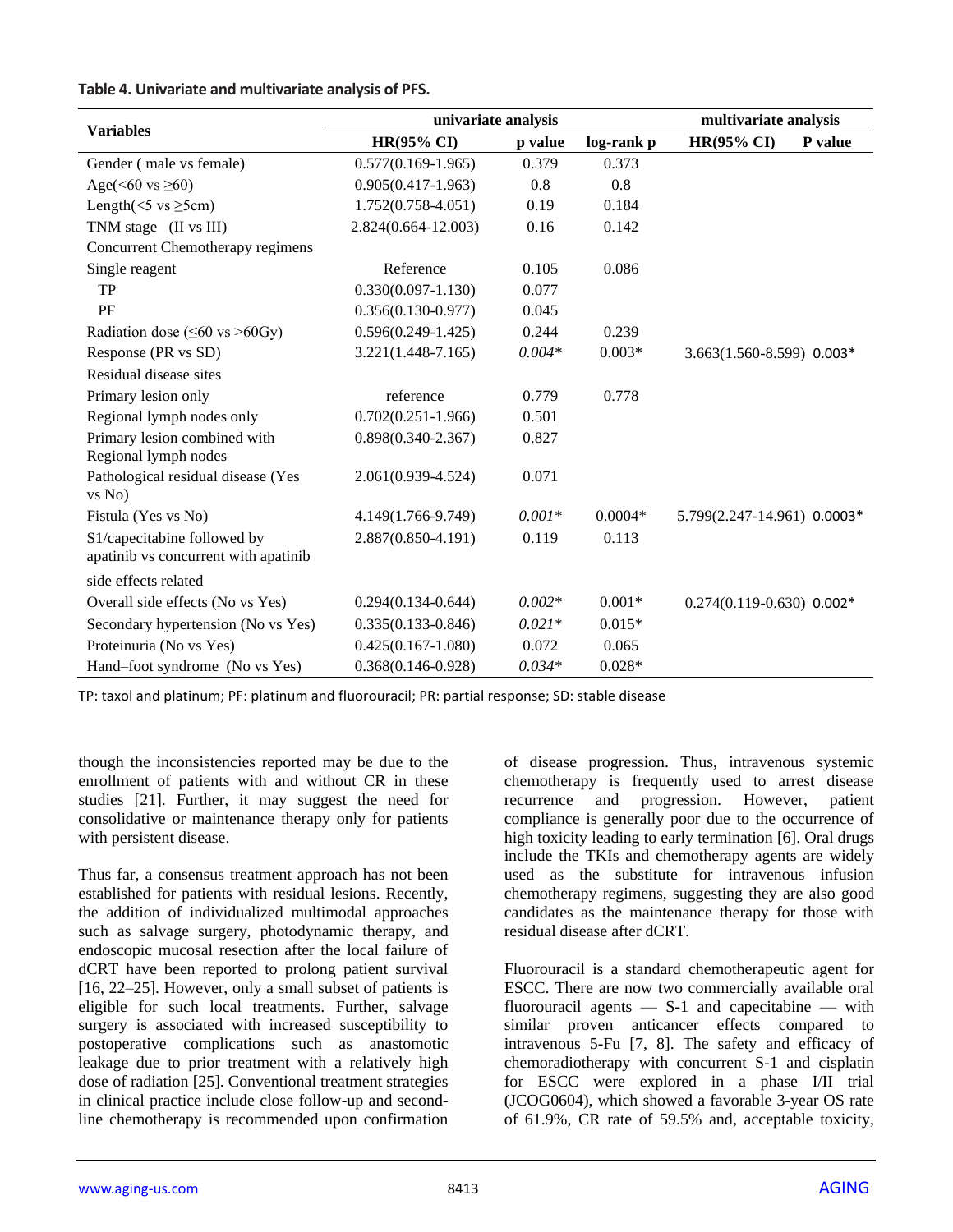|  |  |  | Table 5. Univariate and multivariate analysis of OS. |  |  |
|--|--|--|------------------------------------------------------|--|--|
|--|--|--|------------------------------------------------------|--|--|

|                                          | univariate analysis     |          | multivariate analysis |                        |         |
|------------------------------------------|-------------------------|----------|-----------------------|------------------------|---------|
| <b>Variables</b>                         | <b>HR(95% CI)</b>       | P value  | log-rank p            | <b>HR(95% CI)</b>      | P value |
| Gender (male vs female)                  | $0.792(0.226 - 2.781)$  | 0.716    | 0.715                 |                        |         |
| Age( $\leq 60$ vs $\geq 60$ )            | $1.060(0.440 - 2.558)$  | 0.896    | 0.896                 |                        |         |
| Length( $<$ 5 vs $\geq$ 5cm)             | $2.301(0.830 - 6.376)$  | 0.109    | 0.099                 |                        |         |
| TNM stage (II vs III)                    | $2.564(0.583 - 11.265)$ | 0.213    | 0.197                 |                        |         |
| Concurrent Chemotherapy regimens         |                         |          |                       |                        |         |
| Single reagent                           | Reference               | 0.583    | 0.573                 |                        |         |
| TP                                       | $0.506(0.124 - 2.066)$  | 0.343    |                       |                        |         |
| PF                                       | $0.580(0.183 - 1.843)$  | 0.356    |                       |                        |         |
| Radiation dose ( $\leq 60$ vs $> 60$ Gy) | $0.562(0.204 - 1.549)$  | 0.265    | 0.258                 |                        |         |
| Response (PR vs SD)                      | $2.844(1.145 - 7.062)$  | $0.024*$ | $0.019*$              | 5.858(2.082-16.488)    | 0.001   |
| Failure pattern                          |                         |          |                       |                        |         |
| Primary lesion only                      | Reference               | 0.767    | 0.764                 |                        |         |
| Regional lymph nodes only                | $0.655(0.210-2.050)$    | 0.468    |                       |                        |         |
| Primary lesion combined with             | $0.784(0.267 - 2.295)$  | 0.656    |                       |                        |         |
| Regional lymph nodes                     |                         |          |                       |                        |         |
| Pathological residual                    | 2.291(0.948-5.538)      | 0.066    |                       |                        |         |
| disease(Yes vs No)                       |                         |          |                       |                        |         |
| Fistula                                  | 4.224(1.680-10.620)     | $0.002*$ | $0.001*$              | 10.193(3.291-31.568)   | 0.00004 |
| S1/capecitabine followed by              | 1.318(0.528-3.290)      | 0.555    | 0.553                 |                        |         |
| apatinib vs concurrent with              |                         |          |                       |                        |         |
| apatinib                                 |                         |          |                       |                        |         |
| side effects related                     |                         |          |                       |                        |         |
| Overall side effects (No vs              | $0.277(0.109 - 0.703)$  | $0.007*$ | $0.004*$              |                        |         |
| Yes)                                     |                         |          |                       |                        |         |
| Secondary hypertension (No vs            | $0.475(0.178-1.268)$    | 0.475    | 0.129                 |                        |         |
| Yes)                                     |                         |          |                       |                        |         |
| Proteinuria (No vs Yes)                  | $0.244(0.068 - 0.870)$  | $0.030*$ | $0.020*$              | $0.108(0.025 - 0.456)$ | 0.002   |
| Hand-foot syndrome (No vs                | $0.459(0.172 - 1.223)$  | .0.119   | 0.111                 |                        |         |
| Yes)                                     |                         |          |                       |                        |         |

TP: taxol and platinum; PF: platinum and fluorouracil; PR: partial response; SD: stable disease.

comparable to conventional chemotherapy [26]. Similarly, another phase II study demonstrated that concurrent selective lymph node radiotherapy and S-1 with cisplatin were feasible and well-tolerated in patients with stage II–IVa ESCC [11]. Besides its application as a first-line treatment, S-1 combined with chemotherapy has also been used as a second-line treatment in ESCC [10, 27]. To further improve its advantages as an oral formulation and its convenience as a continuous delivery application, without the need for intravenous infusion compared with 5-Fu, emerging studies have been conducted by combining S-1 with TKIs as dual oral agents.

Apatinib is a small-molecule TKI that targets VEGFR-2, thereby inhibiting VEGF-mediated endothelial cell migration, which impairs tumor microvasculature and suppressing tumor growth [28]. Apatinib was first shown to significantly improve OS and PFS with limited toxicity when used as a later line therapy in advanced adenocarcinoma of the stomach or gastroesophageal junction in a randomized phase III trial [29]. It was then widely applied in gastric cancer and then expanded to the treatment of lung, sarcoma, and liver cancer [30]. The use of apatinib as a secondline treatment monotherapy for advanced ESCC achieved median PFS and OS of 3.5 and 7 months, respectively [13]. These findings were confirmed in a phase II study, which showed that the monotherapy achieved an OR of 7.7%, with median PFS and OS at 4.63 and 6.57 months, respectively [31]. Moreover, *in vivo* and *in vitro* studies have demonstrated that apatinib significantly increased the sensitivity to paclitaxel, cisplatin, and 5-Fu, suggesting that it is feasible to combine apatinib with other chemotherapeutic agents to yield a synergistic effect [32–34].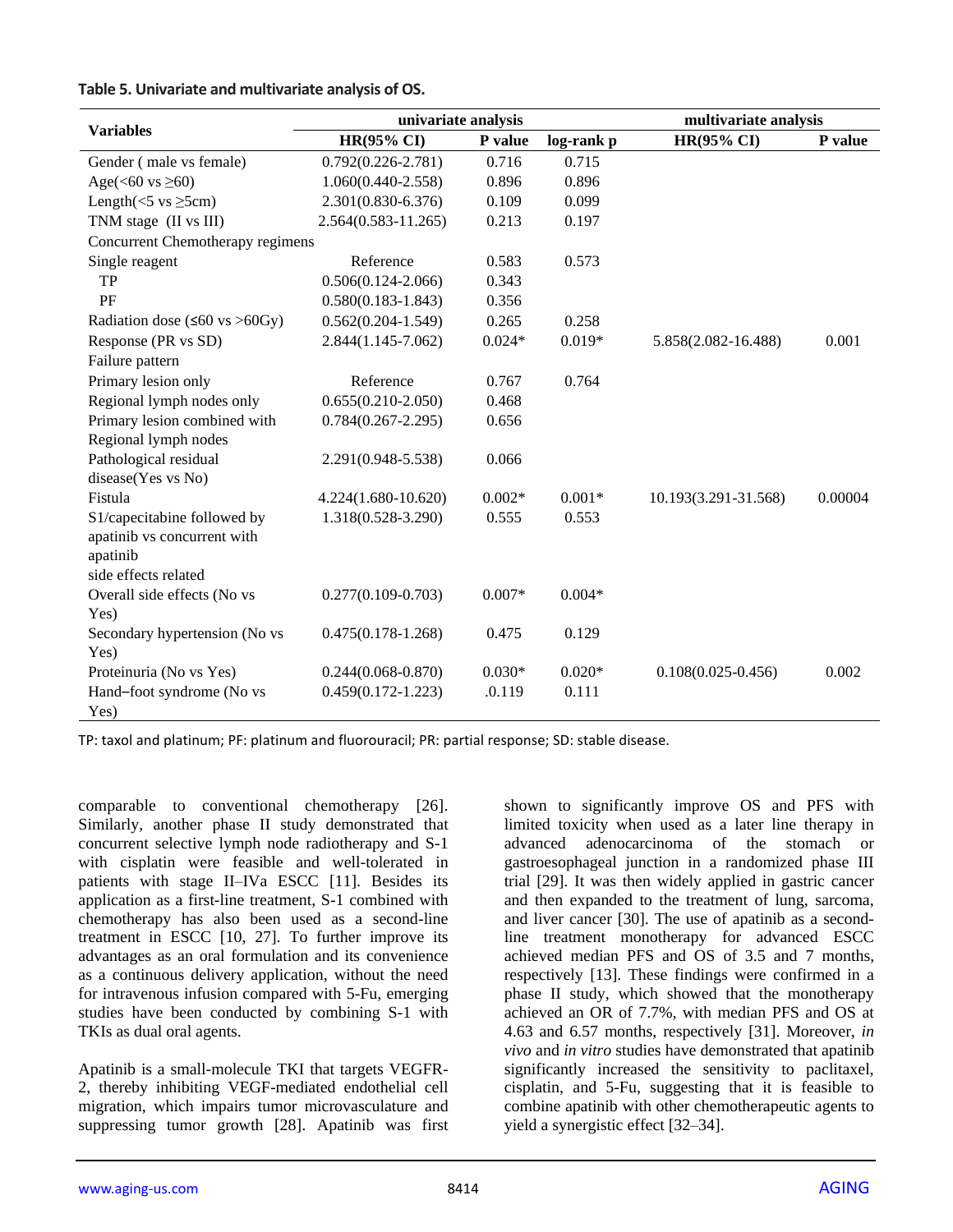| Agents   | Other agents                                                | <b>Conditions</b>                        | <b>Phase</b>   | No. | Design                                  | <b>Endpoints</b>                    | <b>NCT ID</b> | <b>Status</b>             |
|----------|-------------------------------------------------------------|------------------------------------------|----------------|-----|-----------------------------------------|-------------------------------------|---------------|---------------------------|
| Apatinib |                                                             | Metastatic EC                            | 2              | 40  | Randomized; open-<br>label              | <b>PFS</b>                          | NCT02683655   | Unknown                   |
|          | N/A                                                         | Metastatic EC                            | $\overline{c}$ | 29  | Single group; open-<br>label            | response;<br>AEs: OS:<br><b>PFS</b> | NCT02544737   | Unknown                   |
|          |                                                             | Esophageal and<br>Gastric Cancer         | 2/3            | 30  | Single group; open-<br>label            | PFS; OS                             | NCT03285906   | Unknown                   |
|          |                                                             | Advanced EC                              | 2              | 50  | Single group; open-<br>label            | PFS; OS                             | NCT03542422   | Unknown                   |
|          |                                                             | Advanced EC                              | $\overline{c}$ | 60  | Single group; open-<br>label            | PFS; OS                             | NCT03170310   | Unknown                   |
|          |                                                             | Recurrent and<br>Metastatic EC           | 2              | 40  | Single group; open-<br>label            | PFS: OS:<br>response                | NCT03274011   | Active, not<br>recruiting |
|          |                                                             | Recurrent and<br>Metastatic EC           | 2              | 39  | Single group; open-<br>label            | PFS; OS;<br>response                | NCT03913182   | Recruiting                |
|          |                                                             | Multiple<br>Malignancies<br>including EC | 4              | 38  | Single group; open-<br>label            | response;<br>AEs; OS;<br><b>PFS</b> | NCT03384511   | Completed                 |
|          |                                                             | Recurrent and<br>Metastatic EC           | 2              | 120 | Randomized; parallel;<br>single-blind   | PFS; OS;<br>response                | NCT03787251   | Not yet<br>recruiting     |
|          |                                                             | EC                                       | 2              | 43  | Single group; open-<br>label            | response;<br>AEs; OS;<br><b>PFS</b> | NCT02976896   | Recruiting                |
|          | Irinotecan                                                  | Unresectable or<br>Metastatic EC         | $\overline{c}$ | 50  | Single group; open-<br>label            | response;<br>AEs; OS;<br><b>PFS</b> | NCT03251417   | Recruiting                |
|          |                                                             | EC                                       | $\mathbf{1}$   | 9   | Single group; open-<br>label            | response;<br>AEs; OS;<br><b>PFS</b> | NCT02645864   | Unknown                   |
|          | Docetaxel                                                   | Advanced EC                              | $\overline{c}$ | 120 | Randomized; parallel<br>Assignment      | PFS; OS                             | NCT03193424   | Unknown                   |
|          | Docetaxel, Nedaplatin, Endostar<br>VS Docetaxel, Nedaplatin | EC                                       | 2              | 186 | Randomized; parallel;<br>single-blind   | PFS; OS                             | NCT03649945   | Not yet<br>recruiting     |
|          | Fluorouracil and platinum                                   | EC                                       | 2              | 189 | Randomized; parallel                    | response;<br>AEs; OS;<br>PFS        | NCT03224221   | Unknown                   |
|          | Paclitaxel, Cisplatin+RT                                    | EC                                       | 2              | 40  | Single group; open-<br>label            | response;<br>AEs; OS;<br><b>DFS</b> | NCT03857763   | Not yet<br>recruiting     |
|          | $S-1+RT$                                                    | Refractory or<br>Metastatic EC           | 2              | 80  | Randomized; parallel;<br>open-label     | response;<br>AEs; OS;<br><b>DFS</b> | NCT03320629   | Unknown                   |
|          | <b>SHR-1210</b>                                             | Advanced EC                              | 2              | 45  | Single group; open-<br>label            | PFS;<br>response                    | NCT03736863   | Not yet<br>recruiting     |
|          | SHR-1210+ Docetaxel,<br>Cisplatin+RT                        | Local<br>Advanced EC                     | NA             | 20  | Single group; open-<br>label            | response;<br>AEs; OS;<br>PFS        | NCT03671265   | Recruiting                |
|          | SHR-1210+ Irinotecan,<br>Paclitaxel, Nedaplatin             | Advanced EC                              | $\overline{2}$ | 45  | Non-Randomized;<br>parallel; open-label | response;<br>AEs: OS:<br><b>PFS</b> | NCT03603756   | Recruiting                |

#### **Table 6. Clinical trials of apatinib in EC.**

RT: radiotherapy; EC: esophageal carcinoma; AEs: adverse events; OS: overall survival; PFS: progression-free survival; DFS: disease-free survival.

When combined with S-1, treatment of advanced gastric cancer with apatinib has been explored [35]. Zhao et al. first reported the use of this combination regimen as second-line treatment in 15 advanced ESCC patients who received apatinib (250-500 mg) plus S-1 until disease progression. The median PFS and OS were 6.23 and 8.83 months, respectively, which are longer than previously reported data of monotherapy, suggesting an improvement in the efficacy of tumor control with dual treatment [15]. The results of our retrospective analysis of 39 ESCC patients with residual disease after dCRT who received apatinib plus S-1/capecitabine showed a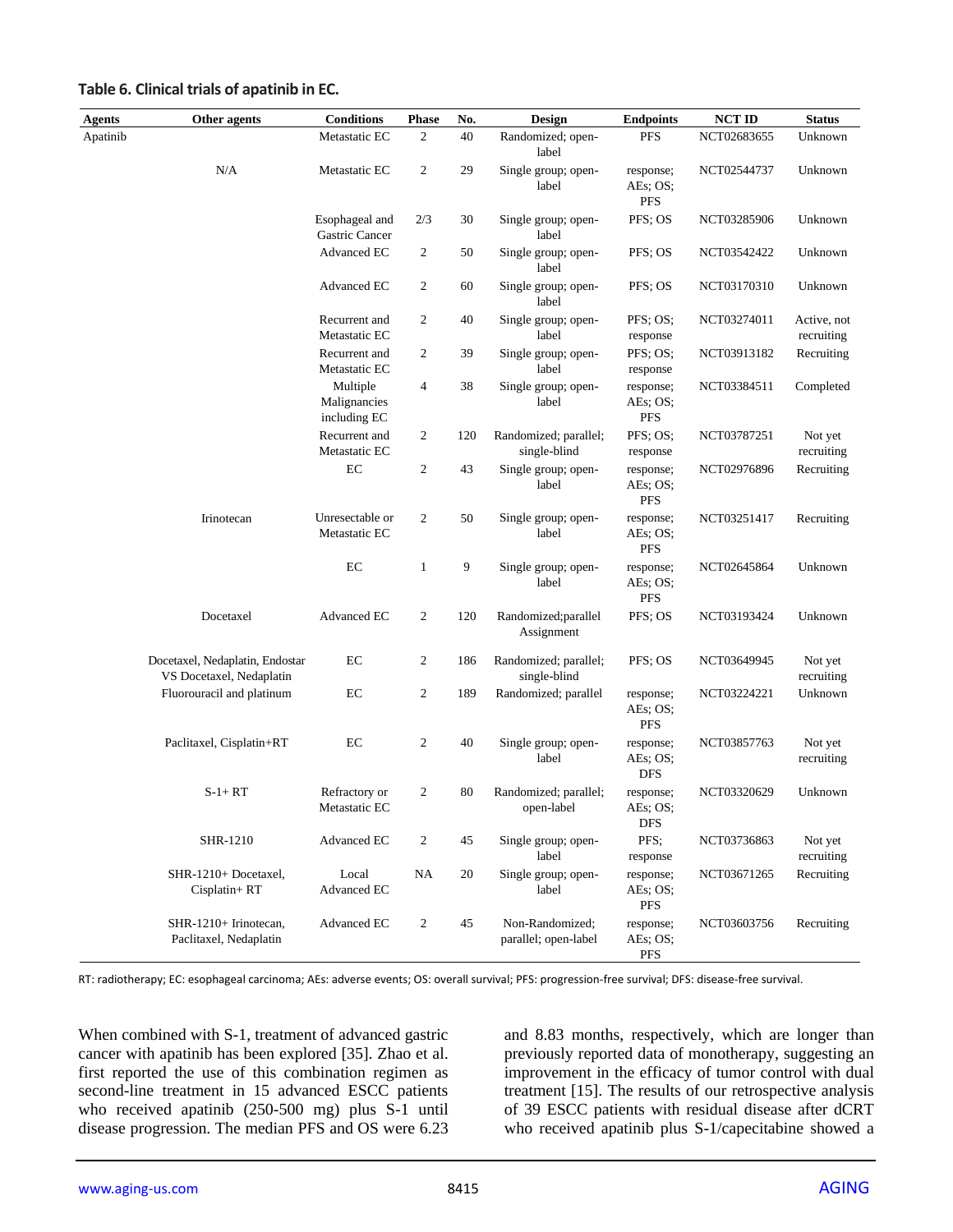satisfactory survival with a median PFS of 27.5 (95%CI: 14.9-40.1) and OS of 38.1 (95%CI: 31.3-44.8) months. The reported median OS and OS rate at 3-years of those patients with local advanced ESCC who received dCRT varied from 9.0 to 41.0 months and 21 to 45% [36–38]. Similar to published studies, we found that the response after dCRT, as an independent factor, was correlated with the better prognosis of patients in the multivariate analysis. In those patients who achieved clinical CR or good response, the median OS was 46 months and the 3-years survival rate was 57%, which were significantly better than others [39]. The survival data reported in this study was comparable to the patients who had CR after dCRT, suggesting that maintenance therapy for those non-CR ESCC is a promising strategy to improve survival.

Secondary hypertension, hand-foot syndrome, and proteinuria were the most common adverse events associated with treatment. These largely overlapped with the toxicity profile of anti-angiogenic agents including apatinib, and consistent with previous reports, were grade 1 to 2 in severity and therefore, tolerable [40, 41]. Although one confirmed case showed grade 4 proteinuria, the patient had recovered rapidly upon the cessation of apatinib. In addition, there was no worsening in toxicity when apatinib was combined with S-1/capecitabine, which may reflect the differences in the toxicity spectrum between S-1/capecitabine and apatinib. Similar to other TKIs, toxicity related to apatinib was a predictive biomarker for treatment response and survival [42]. In our multivariate analysis, patients with an occurrence of adverse events related to apatinib showed significantly longer PFS compared to those with none. Moreover, proteinuria was also significantly correlated with improved OS. VEGF-TKI targets VEGFR2 and then decreased the release of nitric oxide from endothelial cells, leading to the constant contraction of arterial smooth muscle cells to induce hypertension [43]. These side effects mostly are caused by the sufficient action of VEGF-TKIs thus representing the ''on-target'' effect in normal tissues. This partially explained why there was a positive correlation between the occurrence of side effects and better tumor control. However, due to the limited number of enrolled patients, our conclusions must remain tentative.

## **Strengths and limitations**

To the best of our knowledge, this is the first retrospective analysis to show the use of apatinib combined with S-1/capecitabine as the maintenance therapy for ESCC with residual disease after dCRT. Ongoing prospective clinical trials exploring the efficiency of apatinib alone or in combination with other

agents for EC are listed in Table 6. Since apatinib and S-1/capecitabine are orally administered drugs, the convenience of its application offers a significant advantage over other regimens. Further, an improvement in patient compliance to oral therapy is expected since hospital admission or continuous intravenous infusion can be avoided and therefore achieve tumor control over a longer period. The small sample size and the retrospective nature of this study are significant limitations.

## **CONCLUSIONS**

In conclusion, our study suggested that the oral combination therapy of apatinib and S-1/capecitabine holds significant and promising efficacy with manageable toxicity for the treatment of ESCC in patients with residual disease after dCRT. Prospective clinical trials are warranted to further confirm the feasibility of this treatment regimen.

## **MATERIALS AND METHODS**

This study was approved by the Sun Yat-Sen University Cancer Center Human Research Ethical Committee. Informed consent was obtained from all enrolled patients.

## **Eligibility criteria**

Patients diagnosed with ESCC and post-dCRT residual lesions were enrolled in this retrospective study. The inclusion criteria were (1) Histopathologicallyconfirmed ESCC; (2) Age  $\geq$ 18 years; (3) Eastern Cooperative Oncology Group - Performance Status (ECOG-PS) scores from 0-2; (4) Local residual disease confirmed by endoscopy, ultrasonography, computed tomography (CT), physical examination and/or biopsy at three months after the completion of dCRT; (5) No distant metastasis; (6) Life expectancy  $\geq 6$  months.

## **Treatment regimen**

Patients in this retrospective analysis were orally treated with S-1 twice daily at 40 mg (body surface area  $\leq 1.25$ ) m<sup>2</sup>) or 60 mg (body surface area  $\geq 1.25$  m<sup>2</sup>). In the event of shortage, unacceptable toxicity, or patient refusal of S-1, capecitabine was orally administered twice daily at 1.25g/m<sup>2</sup> . Treatment with S-1 or capecitabine treatment followed a four-week cycle consisting of three weeks of treatment followed by one-week rest. Patients were concurrently treated with apatinib once daily at 250 to 500 mg per four-week cycle. Patients who could not tolerate dual treatments at the beginning were treated initially with S-1/capecitabine and sequentially with apatinib after 1-2 cycle of S-1/capecitabine. Treatments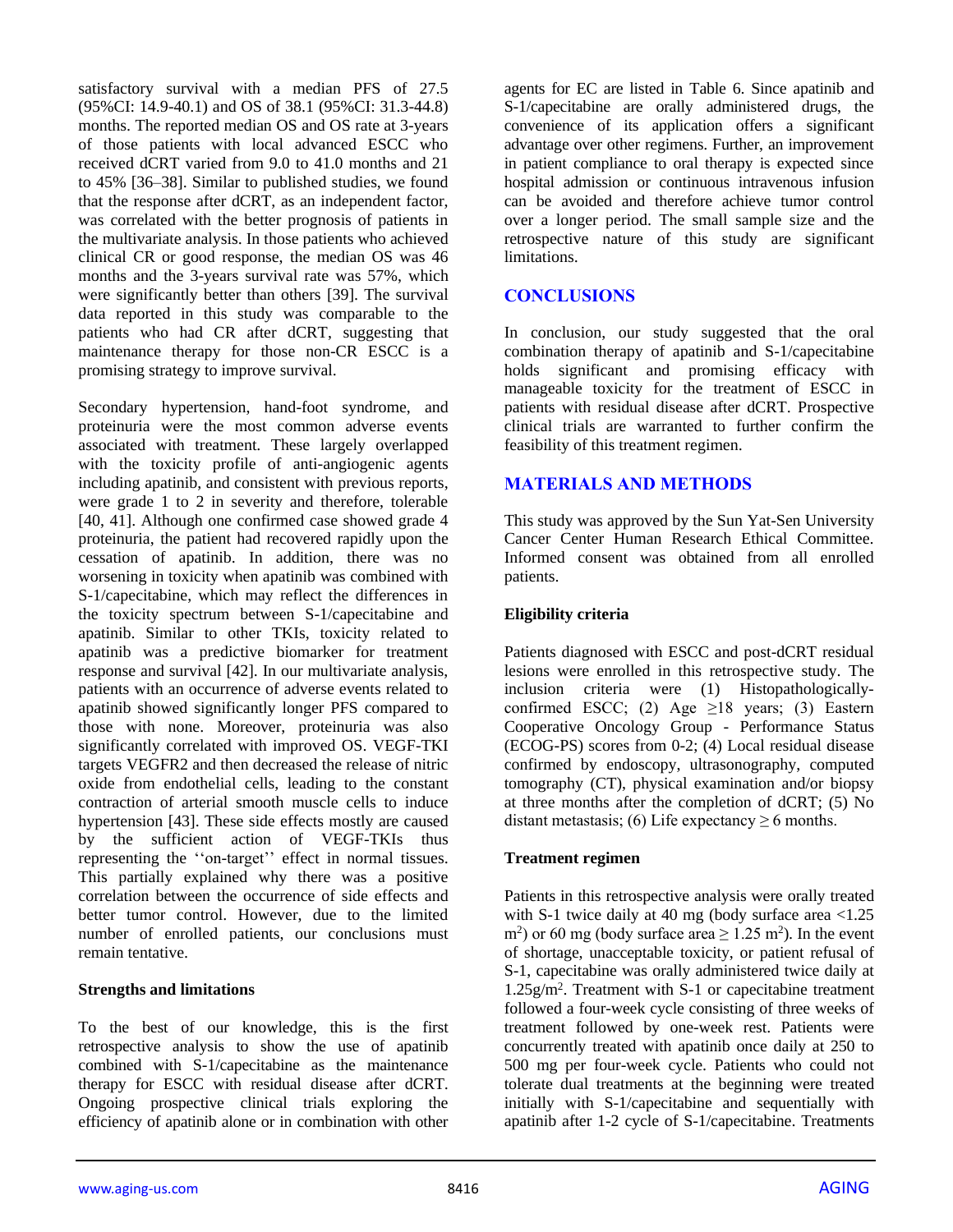were scheduled until the progressive disease was confirmed, due to unacceptable toxicity or patient refusal.

#### **Response, toxicity, and survival**

Patient's response to treatment was assessed by CT scan and endoscopy at one or two months after initiating maintenance therapy, according to Response Evaluation Criteria in Solid Tumors 1.1 (RECIST 1.1) criteria. The ORR and DCR were calculated. During treatment, complete blood count, serum chemistry profile, and urine routine test were examined each month to monitor toxicity. Adverse events were assessed and graded into 0- V degrees according to the Common Terminology Criteria for Adverse Events version 3.0 (CTCAE 3.0). The duration from maintenance treatment to tumor progression or death (Progression-Free Survival; PFS), and to mortality or the last follow-up (Overall Survival; OS) were calculated.

#### **Statistical analysis**

The Kaplan–Meier curves with the log-rank test were used to analyze and compare the median PFS and OS. Multivariate analysis was performed using Cox regression to analyze the prognostic factors. The SPSS 26.0 and GraphPad Prism 5.0 were used for analyses. P <0.05 considered being statistically significant.

## **Abbreviations**

ESCC: esophageal squamous cell carcinoma; EC: esophageal carcinoma; dCRT: definitive concurrent chemoradiotherapy; PFS: progression-free survival; OS: overall survival; TKIs: tyrosine kinase inhibitors; TP: taxol and platinum; PF: platinum and fluorouracil; PR: partial remission; SD: stable disease; CR: complete remission; ORR: overall response rate; DCR: disease control rate.

## **AUTHOR CONTRIBUTIONS**

All authors should have made substantial contributions to all of the following: (1) DMC, BQC, SPG, KHB, HLM, YHH, QQL, and YJZ contributed to the conception and design of the study. (2) DMC, BQC, QQL, and KHB contributed to the acquisition, analysis, and interpretation of data. (3) DMC, BQC, and YJZ drafted the article and submitted it. All authors revised and approved the final manuscript.

## **CONFLICTS OF INTEREST**

The authors declare that they have no conflicts of interest.

## **FUNDING**

This work was supported by Guangdong Esophageal Cancer Institute Science and Technology Program (No.Q201807).

## **REFERENCES**

- 1. Siegel RL, Miller KD, Jemal A. Cancer statistics, 2019. CA Cancer J Clin. 2019; 69:7–34. <https://doi.org/10.3322/caac.21551> PMID[:30620402](https://pubmed.ncbi.nlm.nih.gov/30620402)
- 2. Liang H, Fan JH, Qiao YL. Epidemiology, etiology, and prevention of esophageal squamous cell carcinoma in China. Cancer Biol Med. 2017; 14:33–41. <https://doi.org/10.20892/j.issn.2095-3941.2016.0093> PMI[D:28443201](https://pubmed.ncbi.nlm.nih.gov/28443201)
- 3. Ajani JA, D'Amico TA, Bentrem DJ, Chao J, Corvera C, Das P, Denlinger CS, Enzinger PC, Fanta P, Farjah F, Gerdes H, Gibson M, Glasgow RE, et al. Esophageal and esophagogastric junction cancers, version 2.2019, NCCN clinical practice guidelines in oncology. J Natl Compr Canc Netw. 2019; 17:855–83. <https://doi.org/10.6004/jnccn.2019.0033> PMI[D:31319389](https://pubmed.ncbi.nlm.nih.gov/31319389)
- 4. Sudo K, Kato K, Kuwabara H, Sasaki Y, Takahashi N, Shoji H, Iwasa S, Honma Y, Okita NT, Takashima A, Hamaguchi T, Yamada Y, Ito Y, et al. Patterns of relapse after definitive chemoradiotherapy in stage II/III (Non-T4) esophageal squamous cell carcinoma. Oncology. 2018; 94:47–54. <https://doi.org/10.1159/000480515>
	- PMI[D:29080886](https://pubmed.ncbi.nlm.nih.gov/29080886)
- 5. Liw PX, Wen YW, Tsai CY, Chang HK, Tseng CK, Hung TM, Chao YK. Pretreatment clinical stage predicts locoregional recurrence in patients with esophageal cancer who achieved a complete clinical response to chemoradiotherapy. J Thorac Cardiovasc Surg. 2018; 155:2233–2242.e2. <https://doi.org/10.1016/j.jtcvs.2017.12.082> PMI[D:29397973](https://pubmed.ncbi.nlm.nih.gov/29397973/)
- 6. Osaka Y, Takagi Y, Hoshino S, Tachibana S, Tsuchida A, Aoki T. Combination chemotherapy with docetaxel and nedaplatin for recurrent esophageal cancer in an outpatient setting. Dis Esophagus. 2006; 19:473–76. <https://doi.org/10.1111/j.1442-2050.2006.00614.x> PMI[D:17069591](https://pubmed.ncbi.nlm.nih.gov/17069591)
- 7. Boku N, Yamamoto S, Fukuda H, Shirao K, Doi T, Sawaki A, Koizumi W, Saito H, Yamaguchi K, Takiuchi H, Nasu J, Ohtsu A, and Gastrointestinal Oncology Study Group of the Japan Clinical Oncology Group. Fluorouracil versus combination of irinotecan plus cisplatin versus S-1 in metastatic gastric cancer: a randomised phase 3 study. Lancet Oncol. 2009; 10:1063–69.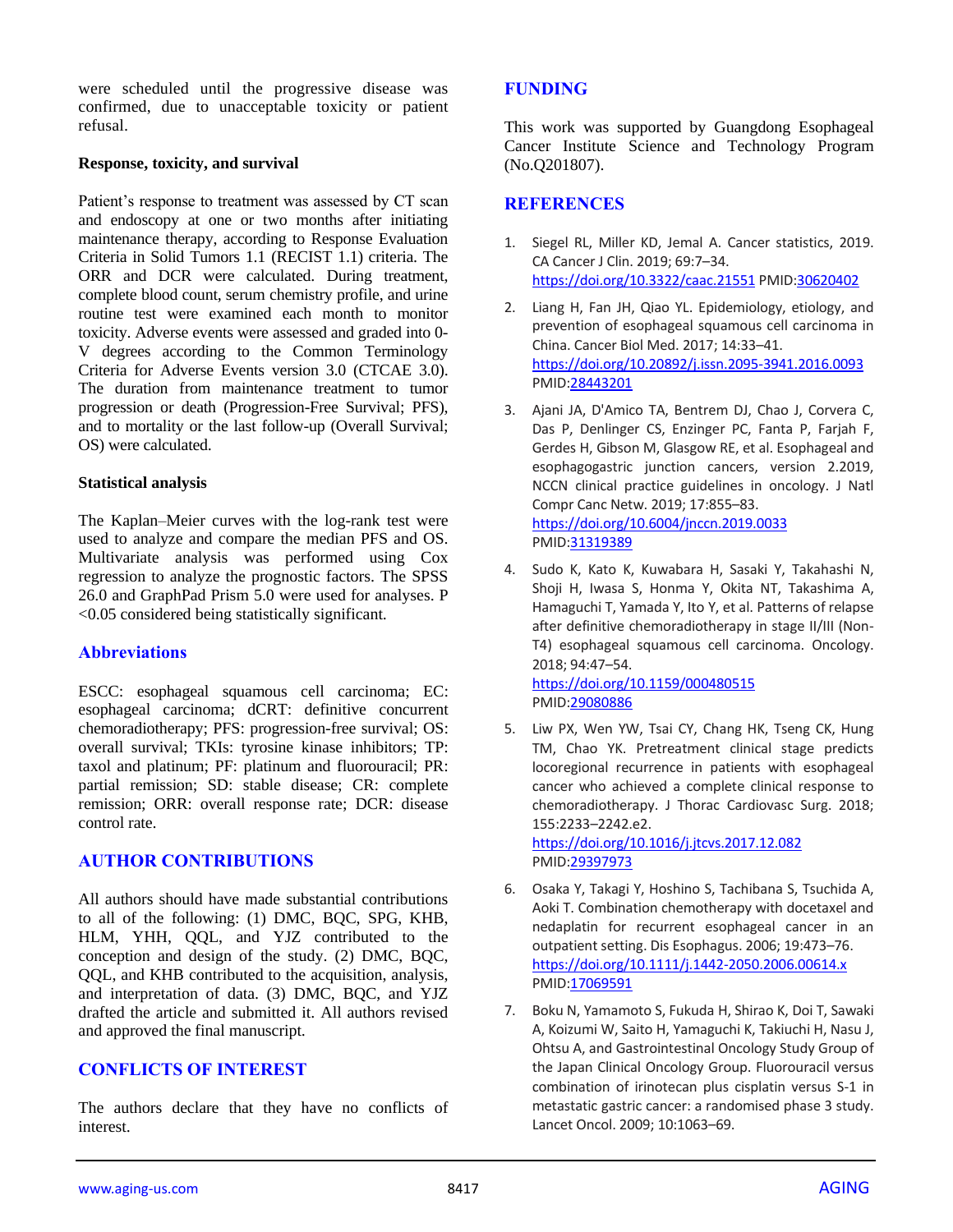[https://doi.org/10.1016/S1470-2045\(09\)70259-1](https://doi.org/10.1016/S1470-2045(09)70259-1) PMID[:19818685](https://pubmed.ncbi.nlm.nih.gov/19818685)

- 8. Shiozawa M, Sugano N, Tsuchida K, Morinaga S, Akaike M, Sugimasa Y. A phase I study of combination therapy with S-1 and irinotecan (CPT-11) in patients with advanced colorectal cancer. J Cancer Res Clin Oncol. 2009; 135:365–70. <https://doi.org/10.1007/s00432-008-0480-5> PMID[:18974999](https://pubmed.ncbi.nlm.nih.gov/18974999)
- 9. Rich T. Capecitabine and radiation therapy for advanced gastrointestinal Malignancies. Oncology (Williston Park). 2002; 16:27–30. PMID[:12520637](https://pubmed.ncbi.nlm.nih.gov/12520637)
- 10. Nakamura T, Ota M, Narumiya K, Sato T, Shirai Y, Yamamoto M, Kuramochi H, Hayashi K. [Docetaxel plus S-1 as a second-line chemotherapy for metastasis or recurrence of esophageal cancer]. Gan To Kagaku Ryoho. 2012; 39:227–30. PMID[:22333632](https://pubmed.ncbi.nlm.nih.gov/22333632)
- 11. Wang X, Liu X, Li D, Wang X, Huang W, Li B. Concurrent selective lymph node radiotherapy and S-1 plus cisplatin for esophageal squamous cell carcinoma: a phase II study. Ann Surg Oncol. 2019; 26:1886–92. <https://doi.org/10.1245/s10434-019-07264-4> PMID[:30805810](https://pubmed.ncbi.nlm.nih.gov/30805810)
- 12. Xue JM, Astère M, Zhong MX, Lin H, Shen J, Zhu YX. Efficacy and safety of apatinib treatment for gastric cancer, hepatocellular carcinoma and non-small cell lung cancer: a meta-analysis. Onco Targets Ther. 2018; 11:6119–28. <https://doi.org/10.2147/OTT.S172717>
- 13. Li J, Wang L. Efficacy and safety of apatinib treatment for advanced esophageal squamous cell carcinoma. Onco Targets Ther. 2017; 10:3965–69. <https://doi.org/10.2147/OTT.S132756> PMID[:28860804](https://pubmed.ncbi.nlm.nih.gov/28860804)
- 14. Li YH, Zhou Y, Wang YW, Tong L, Jiang RX, Xiao L, Zhang GJ, Xing SS, Qian F, Feng JQ, Zhao YL, Wang JG, Wang XH. Comparison of apatinib and capecitabine (xeloda) with capecitabine (xeloda) in advanced triple-negative breast cancer as third-line therapy: a retrospective study. Medicine (Baltimore). 2018; 97:e12222.

<https://doi.org/10.1097/MD.0000000000012222> PMID[:30200142](https://pubmed.ncbi.nlm.nih.gov/30200142)

15. Zhao J, Lei J, Yu J, Zhang C, Song X, Zhang N, Wang Y, Zhang S. Clinical efficacy and safety of apatinib combined with S-1 in advanced esophageal squamous cell carcinoma. Invest New Drugs. 2020; 38:500–06. <https://doi.org/10.1007/s10637-019-00866-5> PMID[:31650447](https://pubmed.ncbi.nlm.nih.gov/31650447)

16. Swisher SG, Moughan J, Komaki RU, Ajani JA, Wu TT, Hofstetter WL, Konski AA, Willett CG. Final results of NRG oncology RTOG 0246: an organ-preserving selective resection strategy in esophageal cancer patients treated with definitive chemoradiation. J Thorac Oncol. 2017; 12:368–74. <https://doi.org/10.1016/j.jtho.2016.10.002>

PMI[D:27729298](https://pubmed.ncbi.nlm.nih.gov/27729298)

- 17. Sasaki Y, Kato K. Chemoradiotherapy for esophageal squamous cell cancer. Jpn J Clin Oncol. 2016; 46:805–10. <https://doi.org/10.1093/jjco/hyw082> PMI[D:27380810](https://pubmed.ncbi.nlm.nih.gov/27380810)
- 18. Berger AC, Farma J, Scott WJ, Freedman G, Weiner L, Cheng JD, Wang H, Goldberg M. Complete response to neoadjuvant chemoradiotherapy in esophageal carcinoma is associated with significantly improved survival. J Clin Oncol. 2005; 23:4330–37. <https://doi.org/10.1200/JCO.2005.05.017> PMI[D:15781882](https://pubmed.ncbi.nlm.nih.gov/15781882)
- 19. Chen Y, Ye J, Zhu Z, Zhao W, Zhou J, Wu C, Tang H, Fan M, Li L, Lin Q, Xia Y, Li Y, Li J, et al. Comparing paclitaxel plus fluorouracil versus cisplatin plus fluorouracil in chemoradiotherapy for locally advanced esophageal squamous cell cancer: a randomized, multicenter, phase III clinical trial. J Clin Oncol. 2019; 37:1695–703. <https://doi.org/10.1200/JCO.18.02122> PMI[D:30920880](https://pubmed.ncbi.nlm.nih.gov/30920880)
- 20. Chen M, Liu P, Chen Y, Chen Z, Shen M, Liu X, Li X, Lin Y, Yang R, Ni W, Zhou X, Zhang L, Tian Y, Chen J. Primary tumor regression patterns in esophageal squamous cell cancer treated with definitive chemoradiotherapy and implications for surveillance schemes. Cancer Manag Res. 2019; 11:3361–69. <https://doi.org/10.2147/CMAR.S198524>

PMI[D:31114372](https://pubmed.ncbi.nlm.nih.gov/31114372)

- 21. Adenis A, Castan F, Conroy T. Consolidation chemotherapy after definite concurrent chemoradiation in patients with non-operable esophageal cancer: is it useful? Radiother Oncol. 2018; 129:180–81. <https://doi.org/10.1016/j.radonc.2017.12.018>
	- PMI[D:29331543](https://pubmed.ncbi.nlm.nih.gov/29331543)
- 22. Hatogai K, Yano T, Kojima T, Onozawa M, Fujii S, Daiko H, Yoda Y, Hombu T, Doi T, Kaneko K, Ohtsu A. Local efficacy and survival outcome of salvage endoscopic therapy for local recurrent lesions after definitive chemoradiotherapy for esophageal cancer. Radiat Oncol. 2016; 11:31.

<https://doi.org/10.1186/s13014-016-0604-z> PMI[D:26922374](https://pubmed.ncbi.nlm.nih.gov/26922374)

23. Yano T, Muto M, Minashi K, Ohtsu A, Yoshida S. Photodynamic therapy as salvage treatment for

PMID[:30288047](https://pubmed.ncbi.nlm.nih.gov/30288047)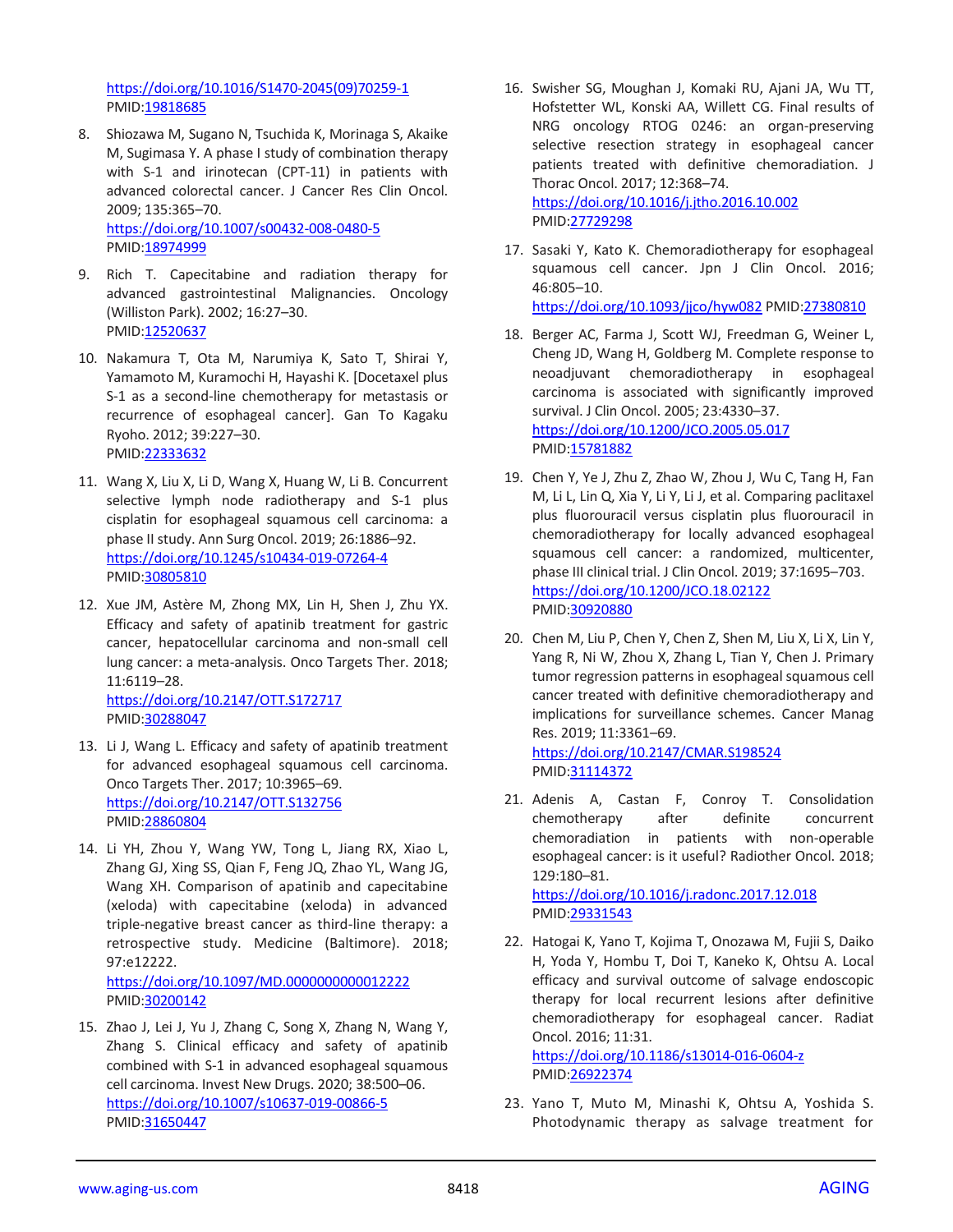local failures after definitive chemoradiotherapy for esophageal cancer. Gastrointest Endosc. 2005; 62:31–36. [https://doi.org/10.1016/s0016-5107\(05\)00545-6](https://doi.org/10.1016/s0016-5107(05)00545-6) PMID[:15990816](https://pubmed.ncbi.nlm.nih.gov/15990816)

24. Taniyama Y, Sakurai T, Heishi T, Okamoto H, Sato C, Maruyama S, Onodera Y, Ishida H, Unno M, Kamei T. Different strategy of salvage esophagectomy between residual and recurrent esophageal cancer after definitive chemoradiotherapy. J Thorac Dis. 2018; 10:1554–62.

<https://doi.org/10.21037/jtd.2018.03.04> PMID[:29707306](https://pubmed.ncbi.nlm.nih.gov/29707306)

- 25. Faiz Z, Dijksterhuis WP, Burgerhof JG, Muijs CT, Mul VE, Wijnhoven BP, Smit JK, Plukker JT. A meta-analysis on salvage surgery as a potentially curative procedure in patients with isolated local recurrent or persistent esophageal cancer after chemoradiotherapy. Eur J Surg Oncol. 2019; 45:931–40. <https://doi.org/10.1016/j.ejso.2018.11.002>
	- PMID[:30447937](https://pubmed.ncbi.nlm.nih.gov/30447937)
- 26. Tahara M, Fuse N, Mizusawa J, Sato A, Nihei K, Kanato K, Kato K, Yamazaki K, Muro K, Takaishi H, Boku N, Ohtsu A. Phase I/II trial of chemoradiotherapy with concurrent S-1 and cisplatin for clinical stage II/III esophageal carcinoma (JCOG 0604). Cancer Sci. 2015; 106:1414–20. <https://doi.org/10.1111/cas.12764>

PMID[:26250827](https://pubmed.ncbi.nlm.nih.gov/26250827)

27. Ter Veer E, Haj Mohammad N, van Valkenhoef G, Ngai LL, Mali RM, van Oijen MG, van Laarhoven HW. Second- and third-line systemic therapy in patients with advanced esophagogastric cancer: a systematic review of the literature. Cancer Metastasis Rev. 2016; 35:439–56.

<https://doi.org/10.1007/s10555-016-9632-2> PMID[:27417221](https://pubmed.ncbi.nlm.nih.gov/27417221)

- 28. Li J, Zhao X, Chen L, Guo H, Lv F, Jia K, Yv K, Wang F, Li C, Qian J, Zheng C, Zuo Y. Safety and pharmacokinetics of novel selective vascular endothelial growth factor receptor-2 inhibitor YN968D1 in patients with advanced Malignancies. BMC Cancer. 2010; 10:529. <https://doi.org/10.1186/1471-2407-10-529> PMID[:20923544](https://pubmed.ncbi.nlm.nih.gov/20923544)
- 29. Li J, Qin S, Xu J, Xiong J, Wu C, Bai Y, Liu W, Tong J, Liu Y, Xu R, Wang Z, Wang Q, Ouyang X, et al. Randomized, Double-Blind, Placebo-Controlled Phase III Trial of Apatinib in Patients With Chemotherapy-Refractory Advanced or Metastatic Adenocarcinoma of the Stomach or Gastroesophageal Junction. J Clin Oncol. 2016; 34:1448–54. <https://doi.org/10.1200/JCO.2015.63.5995>

PMID[:26884585](https://pubmed.ncbi.nlm.nih.gov/26884585/)

- 30. Zhao D, Hou H, Zhang X. Progress in the treatment of solid tumors with apatinib: a systematic review. Onco Targets Ther. 2018; 11:4137–47. <https://doi.org/10.2147/OTT.S172305> PMID[:30050305](https://pubmed.ncbi.nlm.nih.gov/30050305)
- 31. Yanwei L, Feng H, Ren P, Yue J, Zhang W, Tang P, Shang X, Pang Q, Liu D, Chen C, Pan Z, Tao YZ. Safety and efficacy of apatinib monotherapy for unresectable, metastatic esophageal cancer: a single-arm, openlabel, phase II study. Oncologist. 2020; 25:e1464–72. <https://doi.org/10.1634/theoncologist.2020-0310> PMI[D:32342599](https://pubmed.ncbi.nlm.nih.gov/32342599)
- 32. Xu Z, Hu C, Chen S, Zhang C, Yu J, Wang X, Lv H, Cheng X. Apatinib enhances chemosensitivity of gastric cancer to paclitaxel and 5-fluorouracil. Cancer Manag Res. 2019; 11:4905–15. <https://doi.org/10.2147/CMAR.S196372> PMI[D:31213909](https://pubmed.ncbi.nlm.nih.gov/31213909)
- 33. Wei B, Wang Y, Wang J, Cai X, Xu L, Wu J, Wang Y, Liu W, Gu Y, Guo W, Xu Q. Apatinib suppresses tumor progression and enhances cisplatin sensitivity in esophageal cancer via the Akt/β-catenin pathway. Cancer Cell Int. 2020; 20:198. <https://doi.org/10.1186/s12935-020-01290-z> PMI[D:32514243](https://pubmed.ncbi.nlm.nih.gov/32514243)
- 34. Qiu H, Li J, Liu Q, Tang M, Wang Y. Apatinib, a novel tyrosine kinase inhibitor, suppresses tumor growth in cervical cancer and synergizes with paclitaxel. Cell Cycle. 2018; 17:1235–44. <https://doi.org/10.1080/15384101.2018.1471315> PMI[D:29886786](https://pubmed.ncbi.nlm.nih.gov/29886786)
- 35. Liu Y, Zhou C, Zhang K, Feng Y, Zhang R. The combination of apatinib and S-1 for the treatment of advanced gastric cancer in China: a meta-analysis of randomized controlled trials. Medicine (Baltimore). 2018; 97:e13259. <https://doi.org/10.1097/MD.0000000000013259> PMI[D:30461630](https://pubmed.ncbi.nlm.nih.gov/30461630)
- 36. Du D, Song T, Liang X, Fang M, Wu S. Concurrent chemoradiotherapy with elective lymph node irradiation for esophageal cancer: a systemic review and pooled analysis of the literature. Dis Esophagus. 2017; 30:1–9.

<https://doi.org/10.1111/dote.12471> PMI[D:26918886](https://pubmed.ncbi.nlm.nih.gov/26918886)

- 37. Luo Y, Mao Q, Wang X, Yu J, Li M. Radiotherapy for esophageal carcinoma: dose, response and survival. Cancer Manag Res. 2017; 10:13–21. <https://doi.org/10.2147/CMAR.S144687> PMI[D:29343986](https://pubmed.ncbi.nlm.nih.gov/29343986)
- 38. Cooper SL, Russo JK, Chin S. Definitive chemoradiotherapy for esophageal carcinoma. Surg Clin North Am. 2012; 92:1213–48.